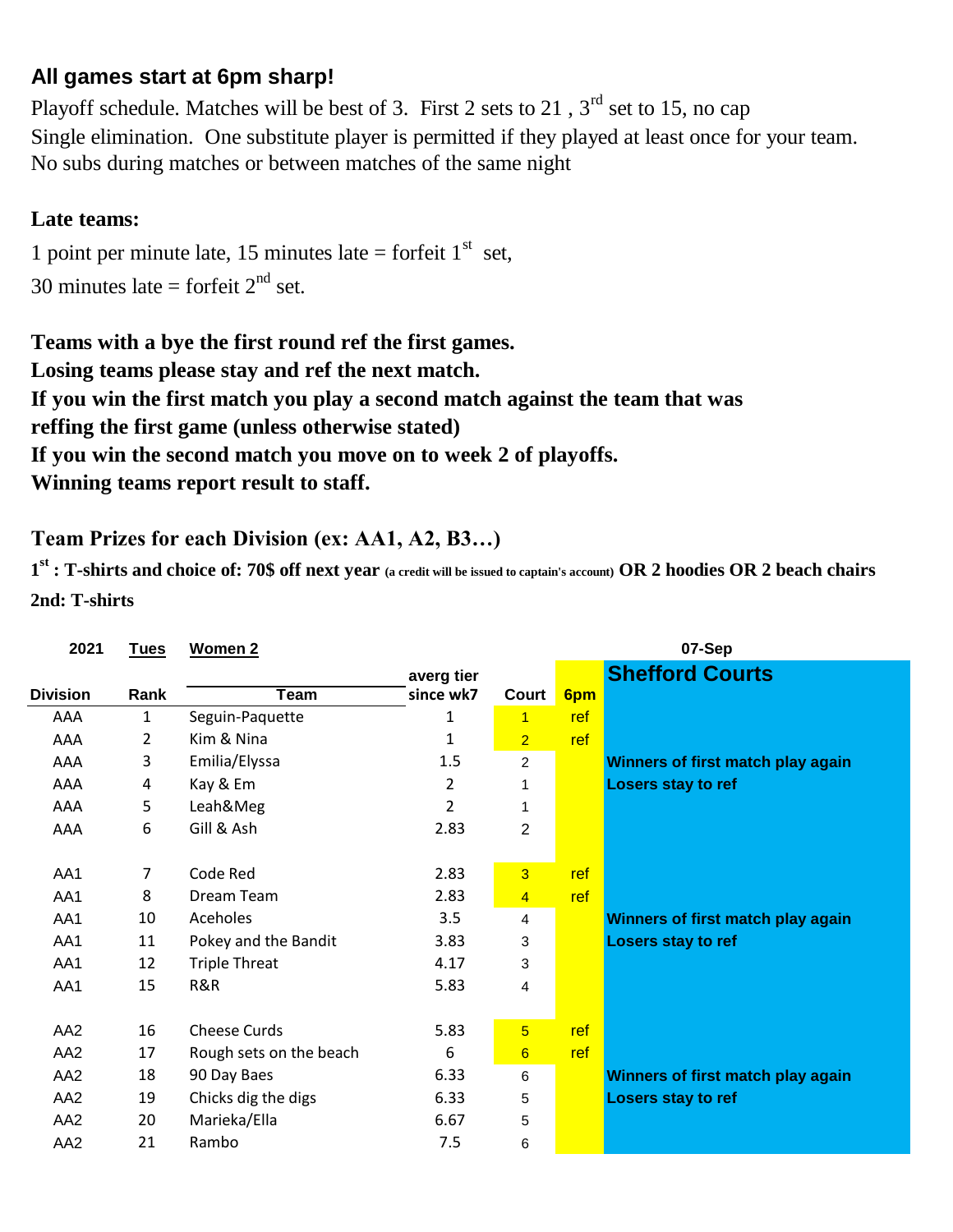| AA3            | 22 | Libs 4 life                            | 8     | 11       | ref |                                   |
|----------------|----|----------------------------------------|-------|----------|-----|-----------------------------------|
| AA3            | 23 | We will (prob not) block you           | 8     | 12       | ref |                                   |
| AA3            | 24 | Here for the workout                   | 8.67  | 12       |     | Winners of first match play again |
| AA3            | 25 | Deep Dish                              | 8.83  | 11       |     | Losers stay to ref                |
| AA3            | 26 | Arkadya and Alize                      | 9     | 11       |     |                                   |
| AA3            | 28 | Dom'n'Nat                              | 9.67  | 12       |     |                                   |
|                |    |                                        |       |          |     |                                   |
| A1             | 29 | Condie-Lavitt                          | 9.83  | 13       | ref |                                   |
| A <sub>1</sub> | 30 | Dat Ace Tho                            | 10    | 14       | ref |                                   |
| A <sub>1</sub> | 31 | V&E                                    | 10.83 | 14       |     | Winners of first match play again |
| A <sub>1</sub> | 32 | AA Battery                             | 10.83 | 13       |     | Losers stay to ref                |
| A <sub>1</sub> | 33 | Chris and Ave                          | 11.33 | 13       |     |                                   |
| A1             | 34 | <b>Butterfly Bandits</b>               | 11.5  | 14       |     |                                   |
|                |    |                                        |       |          |     |                                   |
| A2             | 35 | <b>Bangcity</b>                        | 12.17 | 15       | ref |                                   |
| A2             | 36 | Boom Shaka Laka                        | 12.33 | 16       | ref |                                   |
| A2             | 37 | EZ kills                               | 13    | 16       |     | Winners of first match play again |
| A2             | 38 | <b>ANDA</b>                            | 13.17 | 15       |     | Losers stay to ref                |
| A2             | 39 | Saved by the Ball                      | 13.5  | 15       |     |                                   |
| A2             | 40 | <b>DIGGIE BALLS</b>                    | 13.83 | 16       |     |                                   |
|                |    |                                        |       |          |     |                                   |
| A <sub>3</sub> | 41 | Chloe & Paris                          | 13.83 | 17       | ref |                                   |
| A <sub>3</sub> | 42 | Sweet & Spicy                          | 14    | 18       | ref |                                   |
| A <sub>3</sub> | 43 | Groundhogs                             | 14.67 | 18       |     | Winners of first match play again |
| A <sub>3</sub> | 44 | M&M                                    | 14.83 | 17       |     | Losers stay to ref                |
| A <sub>3</sub> | 45 | <b>Acing Cousins</b>                   | 15.67 | 17       |     |                                   |
|                | 46 | Manna From Heaven                      | 15.67 |          |     |                                   |
| A <sub>3</sub> |    |                                        |       | 18       |     |                                   |
| B <sub>1</sub> | 47 | <b>Sweet Digs</b>                      | 15.83 | 19       | ref |                                   |
| B <sub>1</sub> | 48 | Sunkissed                              | 16.33 |          | ref |                                   |
| B <sub>1</sub> | 49 | Pop up blockers                        | 16.33 | 20<br>20 |     |                                   |
|                |    |                                        |       |          |     | Winners of first match play again |
| <b>B1</b>      | 50 | Beauty & the Beast<br>Hot serve summer | 16.67 | 19       |     | Losers stay to ref                |
| <b>B1</b>      | 51 |                                        | 17.17 | 19       |     |                                   |
| <b>B1</b>      | 52 | All Set                                | 18.17 | 20       |     |                                   |
|                |    |                                        |       |          |     |                                   |
| <b>B2</b>      | 53 | <b>Diving Divas</b><br>PR Fun          | 18.33 | 21       | ref |                                   |
| <b>B2</b>      | 54 |                                        | 18.33 | 22       | ref |                                   |
| <b>B2</b>      | 55 | Kiss my Ace                            | 18.67 | 22       |     | Winners of first match play again |
| <b>B2</b>      | 56 | <b>Fire Ball</b>                       | 18.67 | 21       |     | Losers stay to ref                |
| <b>B2</b>      | 57 | Chaos                                  | 19.33 | 21       |     |                                   |
| <b>B2</b>      | 58 | Venom                                  | 19.67 | 22       |     |                                   |
|                |    |                                        |       |          |     |                                   |
| B <sub>3</sub> | 59 | Seeing Double                          | 20    | 23       | ref |                                   |
| B <sub>3</sub> | 60 | Les Sauvages                           | 20    | 24       | ref |                                   |
| B <sub>3</sub> | 61 | <b>Beach Babes</b>                     | 21.17 | 24       |     | Winners of first match play again |
| B <sub>3</sub> | 62 | Power of Two                           | 21.33 | 23       |     | Losers stay to ref                |
| B <sub>3</sub> | 64 | No Diggity                             | 21.33 | 23       |     |                                   |
| B <sub>3</sub> | 65 | Diglettes                              | 21.83 | 24       |     |                                   |